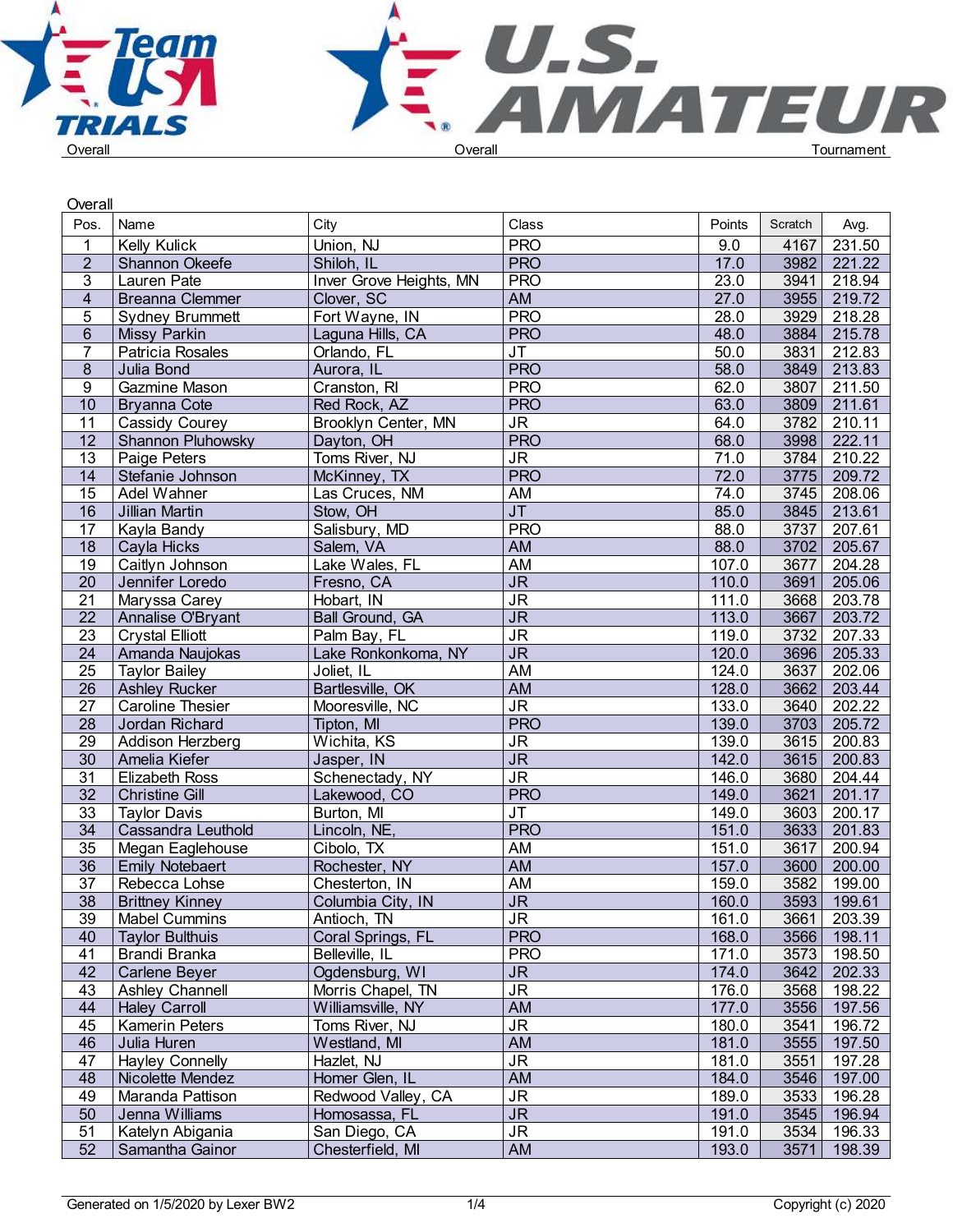



## Overall (Next 1)

|                 |                       |                      | Class                             |        |         |        |  |
|-----------------|-----------------------|----------------------|-----------------------------------|--------|---------|--------|--|
| Pos.            | Name                  | City                 |                                   | Points | Scratch | Avg.   |  |
| 53              | Elise Chambers        | Ocoee, FL            | $\overline{\mathsf{J}\mathsf{T}}$ | 193.0  | 3541    | 196.72 |  |
| 54              | Leah Glazer           | Henderson, NV        | $\overline{\mathsf{J}\mathsf{R}}$ | 193.0  | 3521    | 195.61 |  |
| $\overline{55}$ | Madison Janack        | Myrtle Beach, SC     | $\overline{\mathsf{J}\mathsf{R}}$ | 193.0  | 3513    | 195.17 |  |
| $\overline{56}$ | Morgan Cooper         | Gloucester Point, VA | $\overline{\mathsf{J}\mathsf{R}}$ | 199.0  | 3551    | 197.28 |  |
| 57              | Chloe Skurzynski      | Princess Anne, MD    | <b>JR</b>                         | 202.0  | 3571    | 198.39 |  |
| $\overline{58}$ | <b>Bailey Gipson</b>  | Davison, MI          | $\overline{\mathsf{J}\mathsf{R}}$ | 202.0  | 3558    | 197.67 |  |
| $\overline{59}$ | Sarah Gill            | Attleboro, MA        | $\overline{\mathsf{J}\mathsf{R}}$ | 204.0  | 3518    | 195.44 |  |
| 60              | Melanie Katen         | San Jose, CA         | $\overline{\mathsf{J}\mathsf{R}}$ | 205.0  | 3519    | 195.50 |  |
| 61              | Hannah Forton         | Macomb, MI           | $\overline{\mathsf{J}\mathsf{R}}$ | 210.0  | 3500    | 194.44 |  |
| 62              | <b>Emily Rettig</b>   | Cumming, GA          | <b>JR</b>                         | 210.0  | 3495    | 194.17 |  |
| 63              | <b>Faith Welch</b>    | Savannah, TN         | $\overline{\mathsf{J}\mathsf{T}}$ | 211.0  | 3563    | 197.94 |  |
| 64              | Kaitlyn Eder          | Lithia, FL           | $\overline{\mathsf{J}\mathsf{R}}$ | 213.0  | 3511    | 195.06 |  |
| 65              | Victoria Giardina     | Shelby Twp, MI       | $\overline{\mathsf{J}\mathsf{R}}$ | 213.0  | 3494    | 194.11 |  |
| 66              | Lara Kurt             | Leland, NC           | $\overline{\mathsf{J}\mathsf{R}}$ | 215.0  | 3496    | 194.22 |  |
| 67              | Olivia Komorowski     | Oshkosh, WI          | <b>JR</b>                         | 215.0  | 3495    | 194.17 |  |
| 68              | <b>Katelyn Orisek</b> | Yorkville, IL        | $\overline{\mathsf{J}\mathsf{R}}$ | 217.0  | 3505    | 194.72 |  |
| 69              | <b>Haley Youker</b>   | East Syracuse, NY    | <b>JR</b>                         | 217.0  | 3472    | 192.89 |  |
| 70              | Macailin Rodriguez    | Kentwood, MI         | $\overline{\mathsf{J}\mathsf{R}}$ | 218.0  | 3498    | 194.33 |  |
| 71              | Alexis Neuer          | Lewisburg, PA        | AM                                | 219.0  | 3481    | 193.39 |  |
| 72              | <b>Brianna Rogers</b> | Florence, SC         | $\overline{\mathsf{J}\mathsf{R}}$ | 221.0  | 3459    | 192.17 |  |
| 73              | <b>Madison McCall</b> | New Orleans, LA      | $\overline{\mathsf{J}\mathsf{R}}$ | 222.0  | 3489    | 193.83 |  |
| 74              | Kristen Derr          | Sunbury, PA          | $\overline{\mathsf{J}\mathsf{R}}$ | 224.0  | 3483    | 193.50 |  |
| $\overline{75}$ | Katie Robb            | Swedesboro, NJ       | $\overline{\mathsf{J}\mathsf{R}}$ | 224.0  | 3475    | 193.06 |  |
| 76              | Angelica Anthony      | Schertz, TX          | $\overline{\mathsf{J}\mathsf{R}}$ | 225.0  | 3491    | 193.94 |  |
| 77              | Kayla Smith           | Salem, IL            | $\overline{\mathsf{J}\mathsf{R}}$ | 230.0  | 3520    | 195.56 |  |
| 78              | Hana Roers            | Maple Grove, MN      | $\overline{\mathsf{J}\mathsf{R}}$ | 235.0  | 3466    | 192.56 |  |
| 79              | Destiny Truly         | Brooklyn Park, MN    | $\overline{\mathsf{J}\mathsf{R}}$ | 238.0  | 3477    | 193.17 |  |
| 80              | <b>Brooke Roberts</b> | Port Orange, FL      | $\overline{\mathsf{J}\mathsf{R}}$ | 239.0  | 3448    | 191.56 |  |
| 81              | Amelia Vasquez        | New Orleans, LA      | $\overline{\mathsf{J}\mathsf{R}}$ | 244.0  | 3449    | 191.61 |  |
| 82              | Montana Meyer         | St Louis,, MO        | $\overline{\mathsf{J}\mathsf{R}}$ | 247.0  | 3443    | 191.28 |  |
| 83              | Shannon Grimm         | Fenton, MO           | <b>AM</b>                         | 252.0  | 3449    | 191.61 |  |
| 84              | Amanda Morgan         | Killeen, TX          | AM                                | 261.0  | 3428    | 190.44 |  |
| 85              | <b>Britaney Myers</b> | Mechanicville, NY    | $\overline{\mathsf{J}\mathsf{R}}$ | 262.0  | 3454    | 191.89 |  |
| 86              | Kailee Tubbs          | Flint, MI            | AM                                | 263.0  | 3414    | 189.67 |  |
| 87              | <b>Madison Bailey</b> | Rocklin, CA          | $\overline{\mathsf{J}\mathsf{R}}$ | 263.0  | 3407    | 189.28 |  |
| 88              | <b>Rachel Strogin</b> | Mentor, OH           | <b>AM</b>                         | 266.0  | 3439    | 191.06 |  |
| 89              | Kassidy Landwehr      | Summerville, SC      | $\overline{\mathsf{J}\mathsf{R}}$ | 267.0  | 3431    | 190.61 |  |
| 90              | Averi Brown           | Columbus, OH         | $\overline{\mathsf{J}\mathsf{R}}$ | 268.0  | 3409    | 189.39 |  |
| 91              | Megan Kolberg         | Sycamore, IL         | <b>JR</b>                         | 272.0  | 3402    | 189.00 |  |
| 92              | Abigail Goldsberry    | Bettendorf, IA       | AM                                | 274.0  | 3384    | 188.00 |  |
| 93              | <b>Rachel Hirst</b>   | Bear, DE             | AM                                | 276.0  | 3443    | 191.28 |  |
| 94              | Karina Capron         | Fremont, NE          | $\overline{\mathsf{JR}}$          | 276.0  | 3378    | 187.67 |  |
| 95              | Morgan Nunn           | Okla City, OK        | <b>JR</b>                         | 278.0  | 3324    | 184.67 |  |
| 96              | <b>Cassidy Ray</b>    | Herrin, IL           | <b>JR</b>                         | 279.0  | 3373    | 187.39 |  |
| 97              | Brianna MacLeod       | Brick, NJ            | AM                                | 279.0  | 3348    | 186.00 |  |
| 98              | Saige Yamada          | Kaneohe, HI          | $\overline{\mathsf{JR}}$          | 281.0  | 3402    | 189.00 |  |
| 99              | Colby Jones           | Virginia Beach, VA   | $\overline{\mathsf{J}\mathsf{R}}$ | 282.0  | 3325    | 184.72 |  |
| 100             | Sarah Voiers          | Valparaiso, IN       | AM                                | 291.0  | 3365    | 186.94 |  |
| 101             | April McDonnell       | North Las Vegas, NV  | <b>JR</b>                         | 292.0  | 3388    | 188.22 |  |
| 102             | Caitlyn Chapman       | Waxahachie, TX       | $\overline{\mathsf{JR}}$          | 292.0  | 3371    | 187.28 |  |
| 103             | Brooklyn Boudreau     | Snohomish, WA        | <b>JR</b>                         | 294.0  | 3365    | 186.94 |  |
| 104             | Morgan Gitlitz        | Freehold, NJ         | <b>JR</b>                         | 295.0  | 3367    | 187.06 |  |
| 105             | Megan Hess            | Granger, IA          | $\overline{\mathsf{J}\mathsf{R}}$ | 297.0  | 3363    | 186.83 |  |
|                 |                       |                      |                                   |        |         |        |  |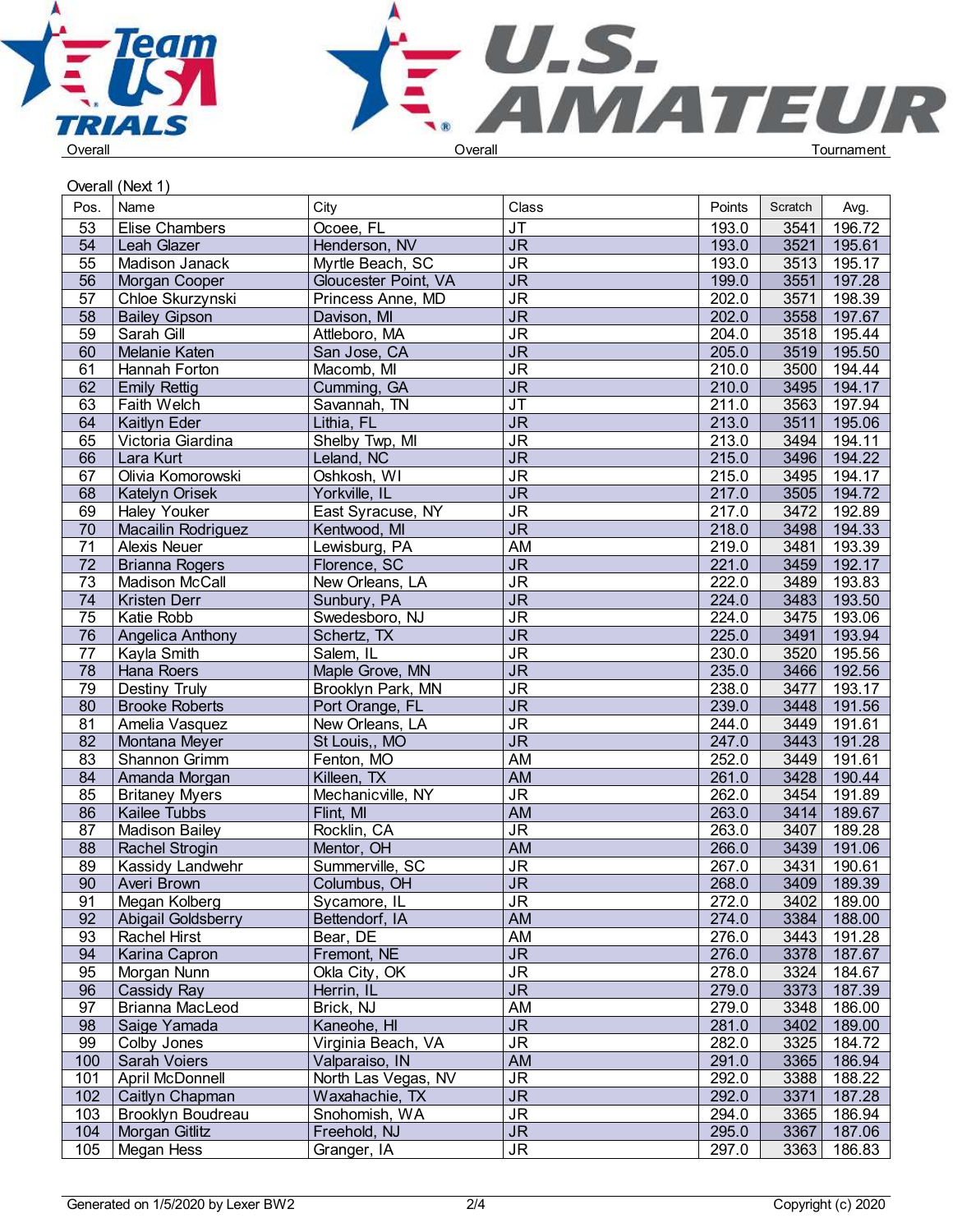



|                  | Overall (Next 2)          |                     |                                   |        |         |             |  |
|------------------|---------------------------|---------------------|-----------------------------------|--------|---------|-------------|--|
| Pos.             | Name                      | City                | Class                             | Points | Scratch | Avg.        |  |
| 106              | <b>Brigitte Jacobs</b>    | Rockford, IL        | AM                                | 297.0  | 3358    | 186.56      |  |
| 107              | <b>Elizabeth Drescher</b> | Fort Worth, TX      | $\overline{\mathsf{J}\mathsf{R}}$ | 302.0  | 3367    | 187.06      |  |
| 108              | Breanna Elkin             | Louisville, KY      | $\overline{\mathsf{JR}}$          | 303.0  | 3328    | 184.89      |  |
| 109              | Yarelis Alvarez           | Rio Rancho, NM      | <b>JR</b>                         | 303.0  | 3325    | 184.72      |  |
| 110              | Kailee Channell           | Morris Chapel, TN   | <b>JR</b>                         | 306.0  | 3320    | 184.44      |  |
| 111              | Rachael Berg              | Surprise, AZ        | <b>JR</b>                         | 308.0  | 3359    | 186.61      |  |
| 112              | Angelique Dalesandro      | Rolling Meadows, IL | $\overline{\mathsf{J}\mathsf{T}}$ | 311.0  | 3326    | 184.78      |  |
| 113              | Rina Sabo                 | Bennett, CO         | <b>PRO</b>                        | 313.0  | 3346    | 185.89      |  |
| 114              | Veronica Petrinec         | New Orleans, LA     | <b>JR</b>                         | 317.0  | 3236    | 179.78      |  |
| 115              | Kaylee Hitt               | Coldspring, KY      | <b>JR</b>                         | 318.0  | 3318    | 184.33      |  |
| 116              | <b>Lyndsay Ennis</b>      | Conway, SC          | <b>JR</b>                         | 321.0  | 3297    | 183.17      |  |
| 117              | Kasey Eaton               | Wyoming, MI         | AM                                | 322.0  | 3316    | 184.22      |  |
| 118              | <b>Cara Stasel</b>        | Bonaire, GA         | <b>AM</b>                         | 324.0  | 3307    | 183.72      |  |
| 119              | Jenna Hedgepath           | Murfreesboro, TN    | <b>JR</b>                         | 326.0  | 3317    | 184.28      |  |
| 120              | Lauren Tomaszewski        | Wylie, TX           | <b>JR</b>                         | 326.0  | 3308    | 183.78      |  |
| 121              | <b>Brittany Schwartz</b>  | Oshkosh, WI         | <b>JR</b>                         | 327.0  | 3325    | 184.72      |  |
| 122              | Katelyn Dickerson         | Painesville, OH     | <b>AM</b>                         | 328.0  | 3305    | 183.61      |  |
| 123              | Hope Gramly               | Aubrey, TX          | <b>JR</b>                         | 329.0  | 3313    | 184.06      |  |
| 124              | <b>Skylar Smith</b>       | New Milford, CT     | $\overline{\mathsf{JR}}$          | 330.0  | 3310    | 183.89      |  |
| 125              | Madalyn Harden            | Canton, MI          | <b>JR</b>                         | 331.0  | 3231    | 179.50      |  |
| 126              | <b>Britney Brown</b>      | Chicago, IL         | <b>AM</b>                         | 335.0  | 3322    | 184.56      |  |
| 127              | Arianna Campbell          | Coos Bay, OR        | AM                                | 335.0  | 3308    | 183.78      |  |
| 128              | Peyton Attig              | Oak Lawn, IL        | <b>AM</b>                         | 338.0  | 3243    | 180.17      |  |
| 129              | Katelyn Jones             | Orlando, FL         | <b>JR</b>                         | 341.0  | 3315    | 184.17      |  |
| 130              | McKenna Collier           | Brick, NJ           | $\overline{\mathsf{J}\mathsf{R}}$ | 343.0  | 3289    | 182.72      |  |
| 131              | Sydney Urben              | Dorr, MI            | <b>JR</b>                         | 345.0  | 3294    | 183.00      |  |
| $\overline{132}$ | Saralyne Nassberg         | Modesto, CA         | $\overline{\mathsf{J}\mathsf{R}}$ | 345.0  | 3271    | 181.72      |  |
| 133              | Chloe Sromovski           | Wilkes-Barre, PA    | <b>JR</b>                         | 345.0  | 3263    | 181.28      |  |
| 134              | Laura Branch              | Brockport, NY       | <b>AM</b>                         | 345.0  | 2237    | 172.08      |  |
| $\overline{135}$ | Sarah Florence            | Hammonton, NJ       | $\overline{\mathsf{J}\mathsf{R}}$ | 350.0  | 3255    | 180.83      |  |
| 136              | Bryanna Leyen             | Perry Hall, RI      | <b>AM</b>                         | 353.0  | 3281    | 182.28      |  |
| $\overline{137}$ | Lauren Snipes             | Lake City, FL       | AM                                | 353.0  | 3249    | 180.50      |  |
| 138              | Ranelle Ulanday           | Union, KY           | $\overline{\mathsf{JR}}$          | 353.0  | 3221    | 178.94      |  |
| 139              | Kara Beissel              | Ormond Beach, FL    | <b>JR</b>                         | 357.0  | 3281    | 182.28      |  |
| 140              | Emma Stull                | Raleigh, NC         | $\overline{\mathsf{J}\mathsf{R}}$ | 360.0  | 3251    | 180.61      |  |
| 141              | Julianna Spina            | East Islip, NY      | <b>JR</b>                         | 361.0  | 3199    | 177.72      |  |
| 142              | <b>Emma Grace Dockery</b> | Kent, OH            | AM                                | 363.0  | 3202    | 177.89      |  |
| 143              | Emma Owens                | Louisville, KY      | <b>JR</b>                         | 365.0  | 3189    | 177.17      |  |
| 144              | Michaela Clardy           | Little River, SC    | <b>JR</b>                         | 367.0  | 3253    | 180.72      |  |
| 145              | Kelley Williams           | Ladson, SC          | <b>JR</b>                         | 368.0  | 3246    | 180.33      |  |
| 146              | Stefanny Toala            | Tucson, AZ          | <b>JR</b>                         | 373.0  | 3244    | 180.22      |  |
| 147              | Annie Leihardt            | Georgetown, TX      | $\overline{\mathsf{J}\mathsf{R}}$ | 379.0  | 3242    | 180.11      |  |
| 148              | Linda Himes               | Texarkana, AR       | <b>JR</b>                         | 383.0  | 3182    | 176.78      |  |
| 149              | <b>Tacey Ballen</b>       | Ashland, KY         | <b>JR</b>                         | 389.0  | 3194    | 177.44      |  |
| 150              | Savanna Razor             | Columbia, SC        | $\overline{\mathsf{J}\mathsf{R}}$ | 393.0  | 3149    | 174.94      |  |
| 151              | Evan Smith                | Seattle, WA         | <b>JR</b>                         | 394.0  | 3179    | 176.61      |  |
| 152              | Kyla Day                  | Hoosick Falls, NY   | AM                                | 401.0  | 3191    | 177.28      |  |
| 153              | <b>Alexis Buchert</b>     | San Antonio, TX     | <b>JR</b>                         | 406.0  | 3149    | 174.94      |  |
| 154              | Mikhela Bakle             | Warrensburg, MO     | AM                                | 413.0  | 3140    | 174.44      |  |
| 155              | Katharina Mente           | Keller, TX          | <b>JR</b>                         | 426.0  | 3129    | 173.83      |  |
| 156              | <b>Crystal Singh</b>      | New Orleans, LA     | <b>JR</b>                         | 427.0  | 3090    | 171.67      |  |
| 157              | Kathryn Bowman            | Peru, NY            | <b>JR</b>                         | 439.0  | 3093    | 171.83      |  |
| 158              | Kimberly Forthofer        | Lake Placid, FL     | <b>JR</b>                         | 439.0  |         | 3058 169.89 |  |